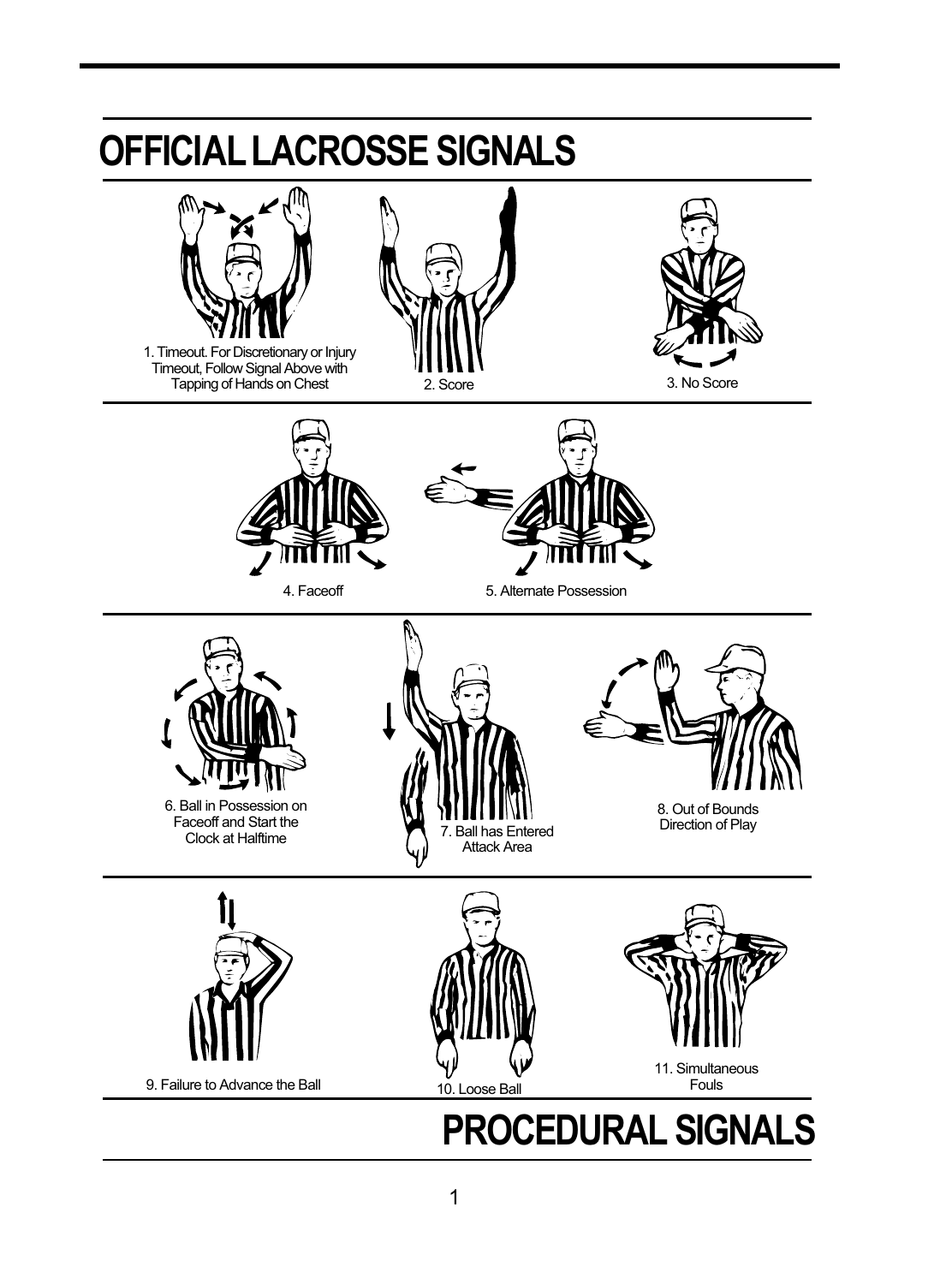### OFFICIAL SIGNALS 2





### **PROCEDURAL SIGNALS**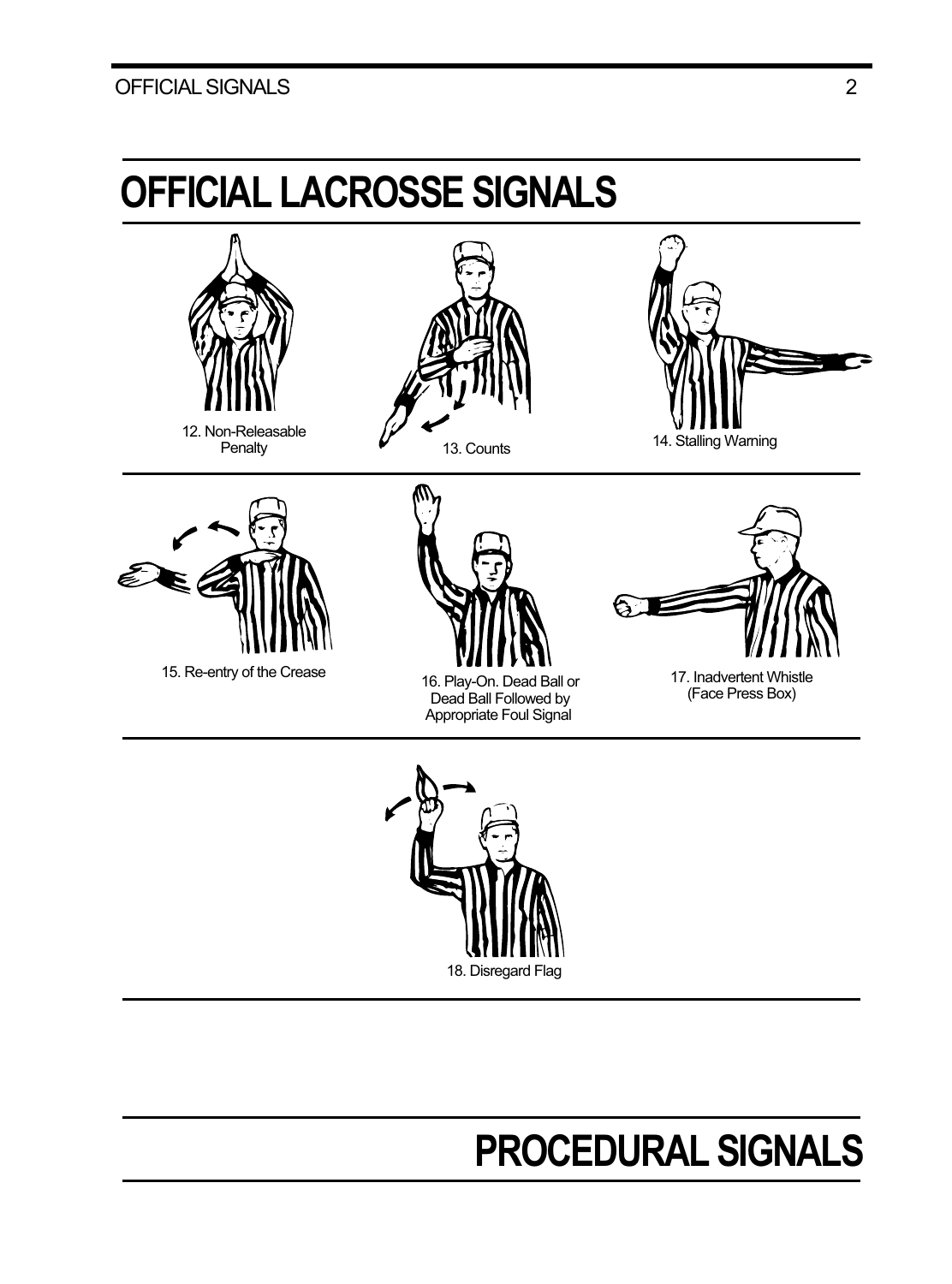# **OFFICIAL LACROSSE SIGNALS**